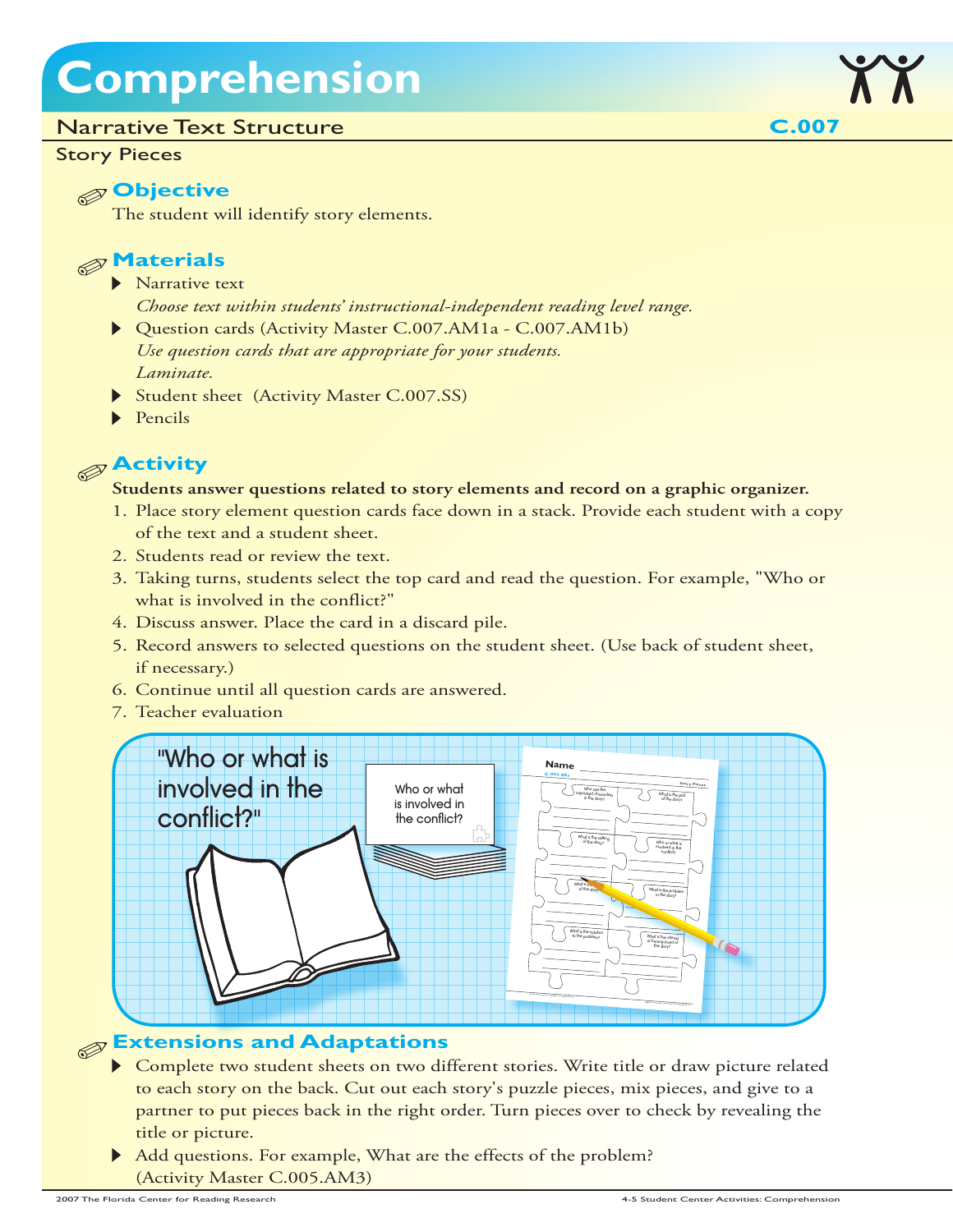## **Comprehension**

| C.007.AM1a |  |
|------------|--|

**Story Pieces** 

| Who are the<br>important characters<br>in the story? | Who is your favorite<br>character? Why?                               |
|------------------------------------------------------|-----------------------------------------------------------------------|
| What is the setting                                  | What is the plot                                                      |
| of the story?                                        | of the story?                                                         |
| What is the theme                                    | What is the problem                                                   |
| of the story?                                        | in the story?                                                         |
| What is the<br>solution to the<br>problem?           | What is another way<br>that the problem<br>could have been<br>solved? |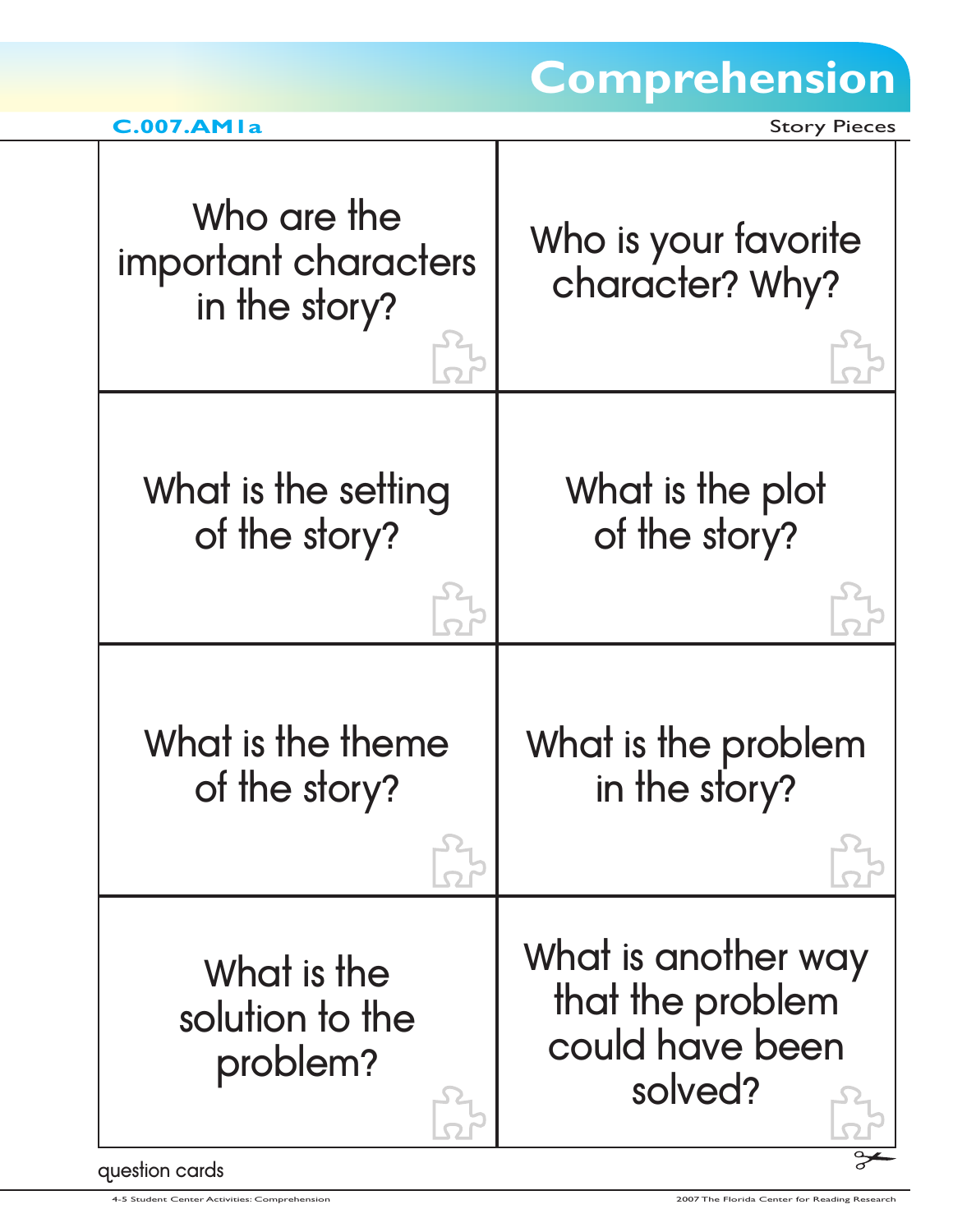# **Comprehension**

Story Pieces **C.007.AM1b** 

| What do the other                                                             | Does the main                                                     |
|-------------------------------------------------------------------------------|-------------------------------------------------------------------|
| characters think                                                              | character change                                                  |
| about the main                                                                | in some way during                                                |
| character?                                                                    | the story? How?                                                   |
| Name another story<br>that has a similar<br>theme or plot.                    | Name an event<br>and tell how two<br>characters<br>reacted to it. |
| What is the climax                                                            | Who or what                                                       |
| or turning point                                                              | is involved in                                                    |
| of the story?                                                                 | the conflict?                                                     |
| Did the character<br>learn a lesson? If so,<br>what was it?<br>question cards | If the story<br>continued, what<br>might happen next?             |

ı